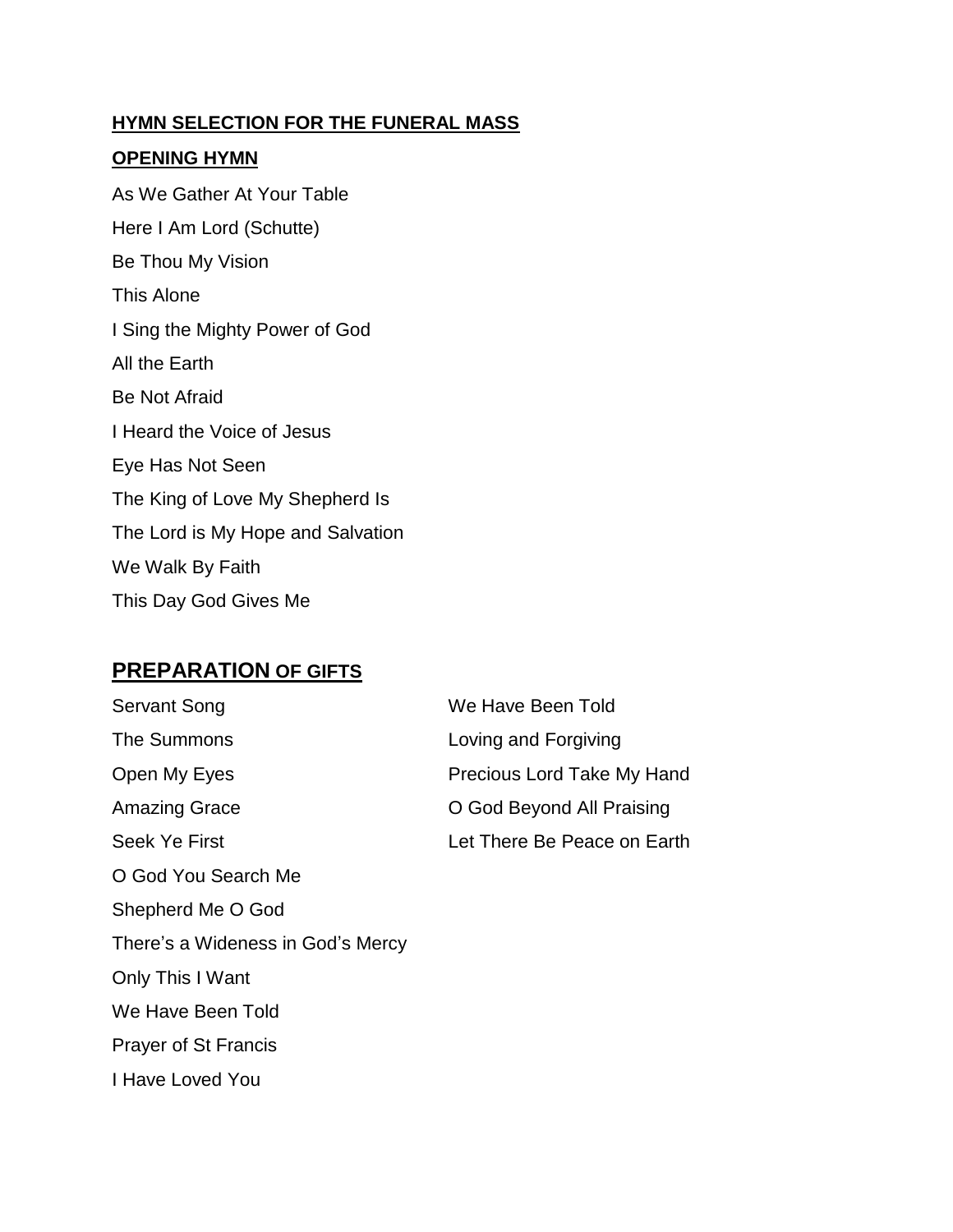### **COMMUNION**

Ubi Caritas (Hurd) See Us Lord I Am the Bread of Life (Toolan) Child Books Conly a Shadow Song of the Body of Christ Come To Me Taste and See (Moore) **Lord You Have Come** One Bread One Body **Like a Shepherd** The Supper of the Lord Seed Scattered and Sown Bread of Life (Farrell)

I Received the Living God **Panis Angelicus (Both Versions)** Behold the Lamb Unless a Grain of Wheat (Farrell)

### **MEDITATION**

Jesu Joy of Mans Desiring The Softly and Tenderly All Is Well With My Soul **All Is Well With My Soul** Hail Mary Gentle Woman

## **COMMENDATION**

O Loving God Song of Farewell (Sands) Song of the Angels

#### **SENDING**

City of God **Channel City of God City of God City of God City** of God Deyond All Praising For the Fruits of This Creation **Immortal Invisible** On Eagle's Wings Shall We Gather Peace is Flowing Like A River The Lord is My Light (Walker)

The Church's One Foundation **Praise God From Whom All Blessings** How Great Thou Art **Praise My Soul the King of Heaven** Blest Be The Lord (Schutte) I Know that My Redeemer Lives